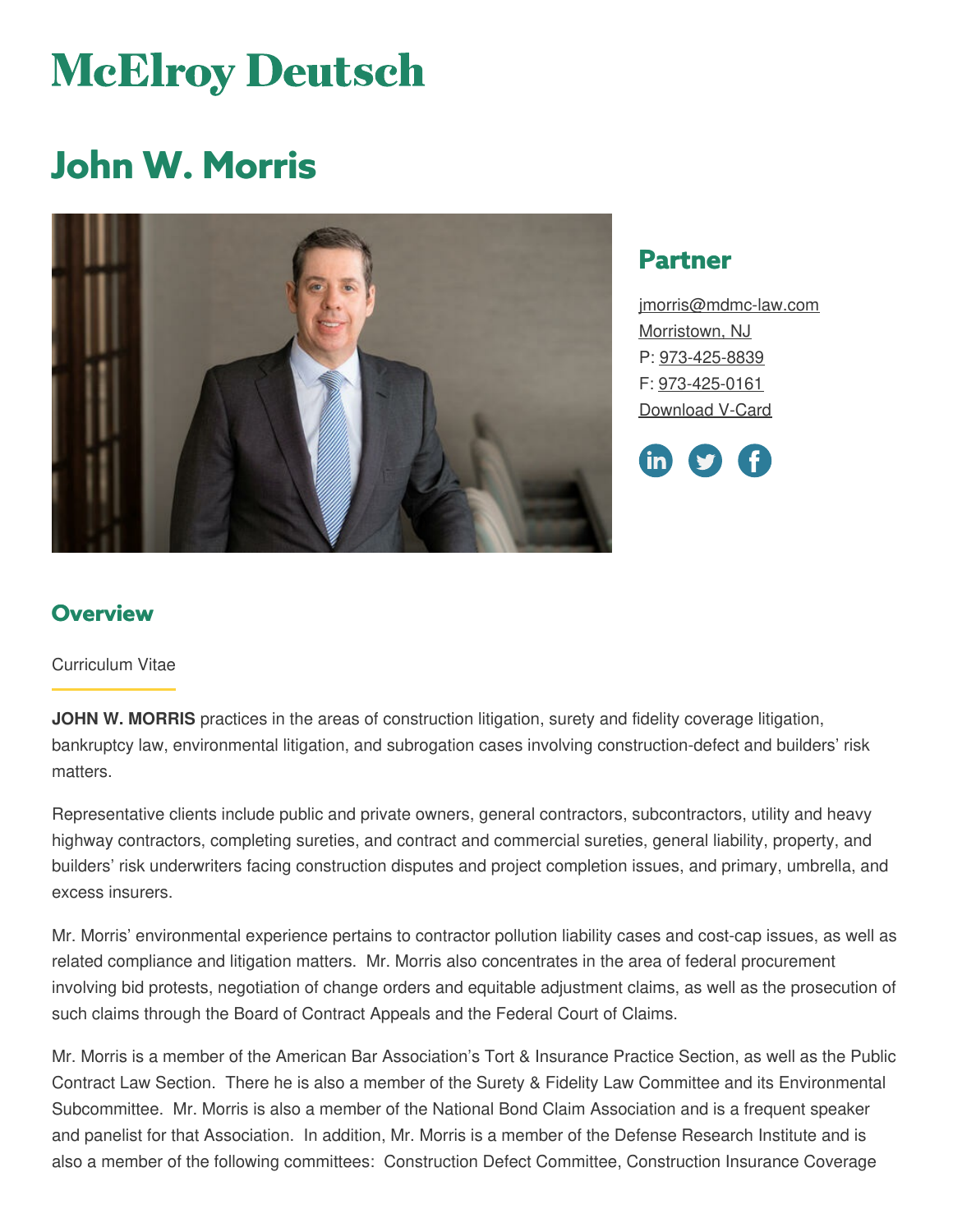Committee, Construction Law Committee, Contract and Delay Claims Committee, and Fidelity and Surety Committee. Mr. Morris has also been a lecturer at the National Association of Surety Bond Producers.

#### Awards

- Listed in Super Lawyers® (2008-2011), a Thomson Reuters business, in the areas of Bankruptcy: Business, General Litigation and Construction Litigation: Business. A description of the standard or methodology on which the accolade is based can be found **[HERE](http://www.superlawyers.com/about/selection_process.html)** (No aspect of the advertisement has been approved by the Supreme Court).
- Listed in Best Lawyers® (2015-2022), a Woodward/White, Inc. business and partners with U.S. News & World Report, in the area of Construction Law. A description of the standard or methodology on which the accolade is based can be found **[HERE](https://www.bestlawyers.com/methodology)** (No aspect of the advertisement has been approved by the Supreme Court).

### **Industries**

**[Construction](https://www.mdmc-law.com/industries/construction) [Insurance](https://www.mdmc-law.com/industries/insurance)** 

## **Practices**

**[Construction](https://www.mdmc-law.com/practices/construction) [Environmental](https://www.mdmc-law.com/practices/environmental) [Litigation](https://www.mdmc-law.com/practices/litigation) [Product](https://www.mdmc-law.com/practices/product-liability) Liability** [Professional](https://www.mdmc-law.com/practices/professional-liability) Liability [Renewable](https://www.mdmc-law.com/practices/renewable-energy) Energy **[Surety](https://www.mdmc-law.com/practices/surety)** 

## **Education**

Montclair State University (B.A. 1988) University of Dayton School of Law (J.D. 1991)

## **Admissions**

State of New Jersey State of New York Commonwealth of Pennsylvania U.S. Court of Appeals, 2nd Circuit U.S. Court of Appeals, 3rd Circuit U.S. Court of Federal Claims U.S. District Court, NDNY U.S. District Court, SDNY U.S. District Court, WDNY